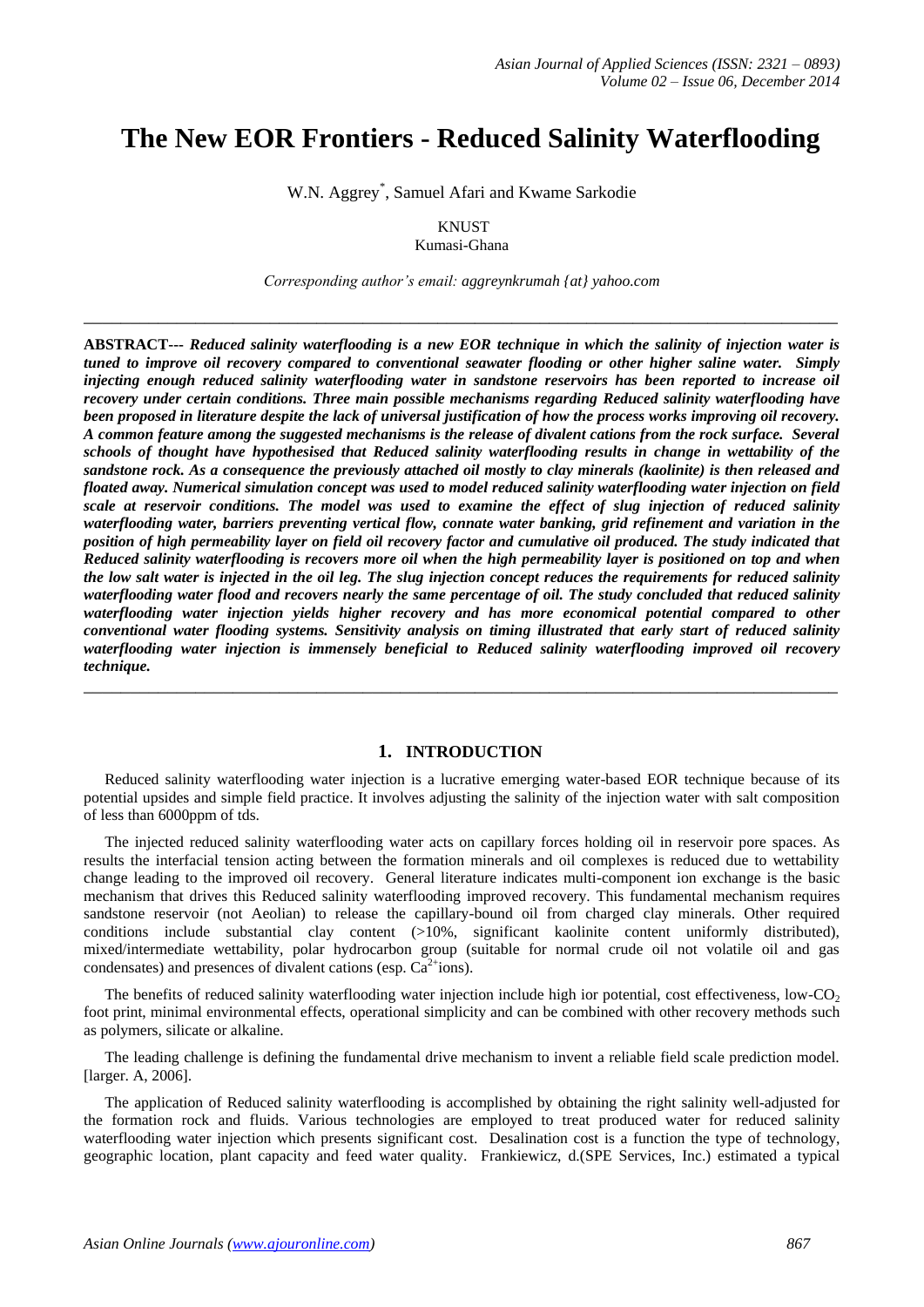produced water treatment costs of US\$0.05 to 0.30/bbl and facilities capital costs of 50 to 250 US\$ per daily bbl of treating capacity.

Lager, 2008 pointed out that reduced salinity waterflooding water injection can improve oil recovery as high as 2- 42% of STOIIP. The exact mechanism that triggers Reduced salinity waterflooding improved oil recovery is still been debated. Among these mechanisms are multi-component ion exchange, pH variation, fines migration and clay dispersion.

# **2. LITERATURE REVIEW**

There is a comprehensive prove of published literature on Reduced salinity waterflooding to increase oil recovery in sandstone formations [SPE 129421, 36680, 102239]. Several research groups have conducted most laboratory experiments (core flooding) to examine Reduced salinity waterflooding improved oil recovery. Webb, McGuire et al conducted extensive laboratory study on reduced salinity waterflooding water injection at both ambient and reservoir conditions. They published that reduced salinity waterflooding water injection results in increased oil recovery [Webb 2005, Agbalaka 2008]. British petroleum conducted many field experiments on pilot scale in endicott and single well test in Prudehoe Bay fields at North Slope Alaska and reported reduced salinity waterflooding improved recovery of 10% and 8-19% OOIP respectively. [SPE93903]. [Vleder 2010] have also reported Reduced salinity waterflooding improved oil recovery at Omar field in Syria of 10-15% STOIIP.

Several schools of thought have invented many postulates to explain this Reduced salinity waterflooding improved recovery. Some ideas have shown that Reduced salinity waterflooding may result in reservoir wettability change. Reservoir wettability is a function of its salinity through the amount of divalent cations. The higher the cation concentration the higher the oil-wetness. It is predicted that reduced salinity waterflooding water improves oil recovery by changing the oil-wet state to a more water-wet state. [Ligthelm 2009].

Tang and Morrow, 1999 postulated that reduced salinity waterflooding water improved recovery requires significant clay fraction, connate water and mixed wettability conditions as basic requirements. However, Reduced salinity waterflooding improved recovery was seen in dolomite cores despite the absence of significant clay content [Pu et al 2008]. Larger and Sharma also observed no Reduced salinity waterflooding effect in secondary core floods when divalent ions were absent connate water. Other schools of thought also predicted that crude oil as defined by its acid and base numbers does not effect Reduced salinity waterflooding improved oil recovery. Boussour et al(2009) conducted coreflood experimednts meeting the above conditions but no appreciable improved recovery was observed.

There have been many successful experiments at both laboratory and field scale on reduced salinity waterflooding water injection. Alotaibi et al (2010) investigated reduced salinity waterflooding water behaviour through contact angle and Zeta potential measurement. They reported that different crude oil/rock//brine system wets differently and that Zeta potential (measure of wetness) tends to decrease as salinity decreases. Zhang and morrow showed Reduced salinity waterflooding improved recovery in both secondary and tertiary modes for two cores with different crude oils. Snorre field off the coast of norway yielded little or no Reduced salinity waterflooding improved recovery when single well chemical tracer test were conducted.[Skrettingland 2010]. They ascribed this to initial water-wet condition of the reservoir with high saline brine.

According to one idea, Reduced salinity waterflooding improved recovery could work with polymer flood despite the sensitive nature of polymers to salinity especially divalent cations. They reported that the polymer concentration could be diluted to about 5-10 times with desalination cost recovered in 1-4 years [Ayirala 2010].

## **2.1 Reduced salinity waterflooding Improved Oil Recovery Mechanisms**

#### **Fines Migration:**

An attempt to explain the Reduced salinity waterflooding mechanism was first reported by Tang and Morrow (1996). They noticed production of kaolinite fines along with increase oil recovery during Reduced salinity waterflooding flood on Berea core samples. They ascribed the fine migration to low salinity induced permeability damage. The partial release of clay particles attached to crude oil was then proposed as the mechanism responsible for this improved oil recovery. This mechanism was justified by increased in pressure drop and permeability reduction. Deryaguin-Landau-Verwey-Overbeek(DVLO) theory of colloids also demonstrated this mechanism of fines migration. Dvlo theory indicated that permeability reduction occurs if the ionic strength of the injected brine is equal to or less than the critical flocculation concentration (CFC). CFC strongly depends on the relative concentration of divalent cations.

 Zhang and Morrow 2007, contradictorily reported Reduced salinity waterflooding improved recovery without fines production. Other schools of thought reported no Reduced salinity waterflooding improved recovery despite great quantity of clay production (Boussour 2009), and Reduced salinity waterflooding improved recovery without fine production (Lager 2006).

British petroleum also reported Reduced salinity waterflooding improved recovery during its several coreflood experiments on a range of sandstone formations both at reduced and full reservoir conditions. From the above criticisms,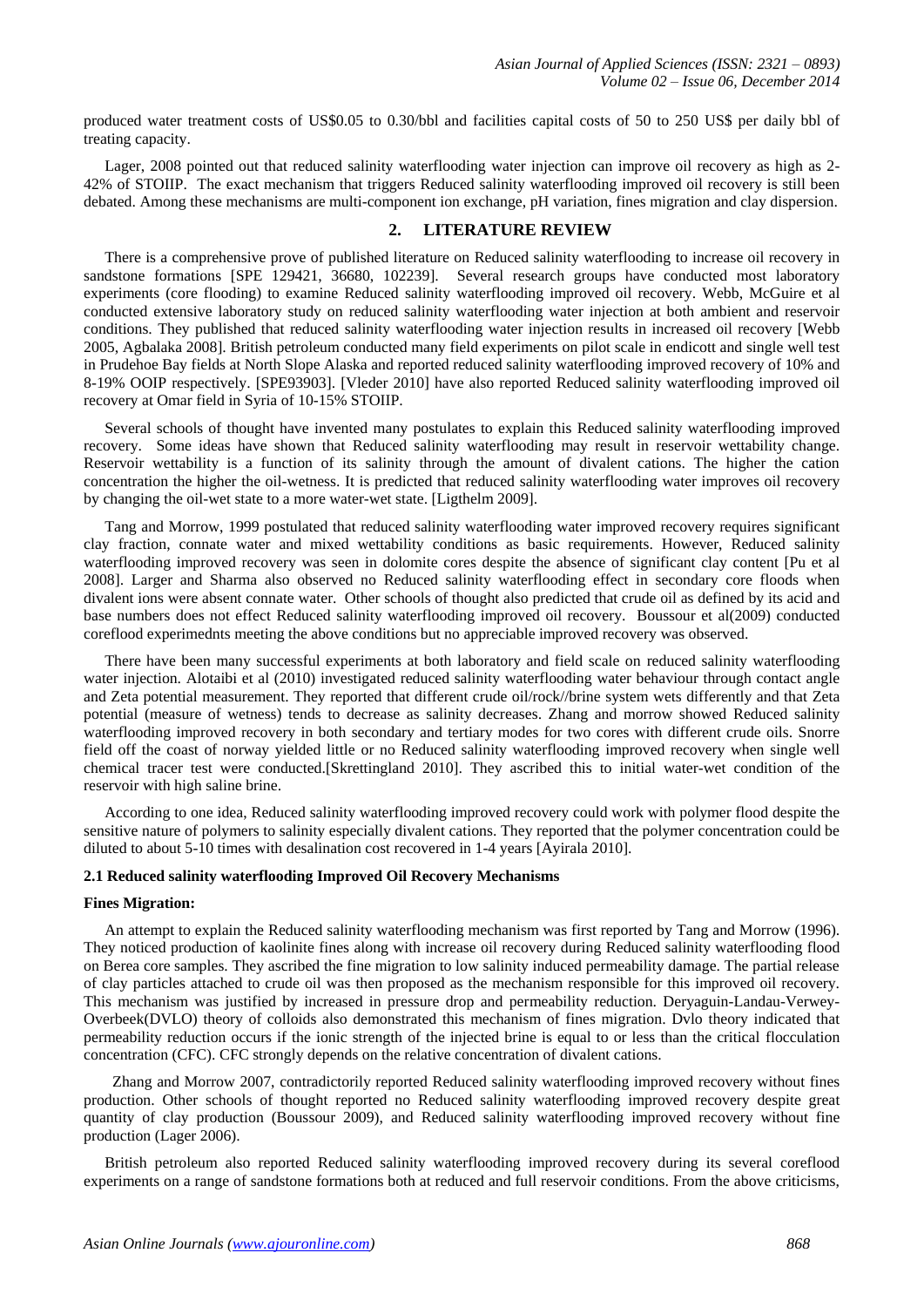it is clear that this mechanism is deficient in explaining the relationship between fine migration and Reduced salinity waterflooding improved oil recovery.

## **pH Variation**:

Different ideas have proposed pH increase as the alternative driving mechanism for Reduced salinity waterflooding. The rise in pH has been attributed to carbonate dissolution and cation exchange reaction. Carbonate dissolution (i.e. calcite and/or dolomite) results in generation of excess hydroxide ions, (OH- ions) and cation exchange occurs between clay minerals and the invading water. The dissolution reactions are relatively slow and dependent on the amount of carbonate material present in the rock. Austard et al 2010 proposed a calcium-mediated desorption mechanism for the ph increase. The injection of reduced salinity waterflooding water displaces the chemical potential equilibrium between the adsorbed divalent cations and the supernatant divalent cations. The difference in chemical potential then acts as the driving force to restore the lost equilibrium by diffusion from the calcium-rich rock surface to the calcium poor supernatant. The loss of  $Ca^{2+}$  from the rock surface creates a site for cation exchange. A proton,  $H^+$ , from the invading fresh water quickly occupies these sites resulting in generation of hydroxide ions.

Clay-Ca<sup>2+</sup> +H<sub>2</sub>O + + Ca2+ + OH- .............(1)

The freed oh- ion caused an increase in ph which then triggers the following ph-sensitive acid/base reactions to occur as illustrated below**:**

Clay-NHR<sup>3</sup> + + OH- Clay + R3N + H2O............. (2) Clay-RCOOH + OH- Clay +RCOO- +H2O ..................(3)

Austard indicated that the dominant functional groups found in crude oil (acidic carboxylic groups and basic cyclic compounds of pyridine) have similar pKa of 4.7-4.9 and thus would have similar adsorption and desorption behavior. They showed that these acid/base adsorption/desorption follows the ordinary acid/base reaction which is strongly ph sensitive with adsorption of quinolone (basic material) and benzoic acid (acidic material) varying inversely with pH. Austad et al. Proposed that reservoir surface chemistry is much more complex with equilibrium adsorption of divalent cations, acidic and basic materials, and h+ according to the affinity order  $Li^{\dagger} < Na^{\dagger} < K^{\dagger} < Mg^{2+} < Ca^{2+} < H^{\dagger}$ . Basic and acidic organic materials have to compete with dissociated cations for active sites. The shortfall of the Austad's mechanism is that acid-base reactions with proton transfers are very fast due to low activation energy. Low salinity behavior is sensitive to temperature.

Another school of thought predicted that if a threshold pH of 9 needed for the in-situ saponification could be obtained in a petroleum reservoir then Reduced salinity waterflooding improved recovery is similar to alkaline waterflood [McGuire et. al. 2005]. They hypothesised that soap is formed when oil is exposed to higher ph low salinity brine as shown in equations 3 and 4.

 $(RCOO)<sub>3</sub>C<sub>3</sub>H<sub>5</sub>+3NaOH<sup>-3</sup>$  $(RCOONa) + C_3H_5(OH)$ <sub>3</sub>..... (4) Fat alkali soap glycerol  $2(RCOONa) + Ca(HCO<sub>3</sub>)<sub>2</sub>$  (RCOO)<sub>2</sub>Ca + 2(NaHCO<sub>3</sub>)... (5) Soap hardness insoluble soap curd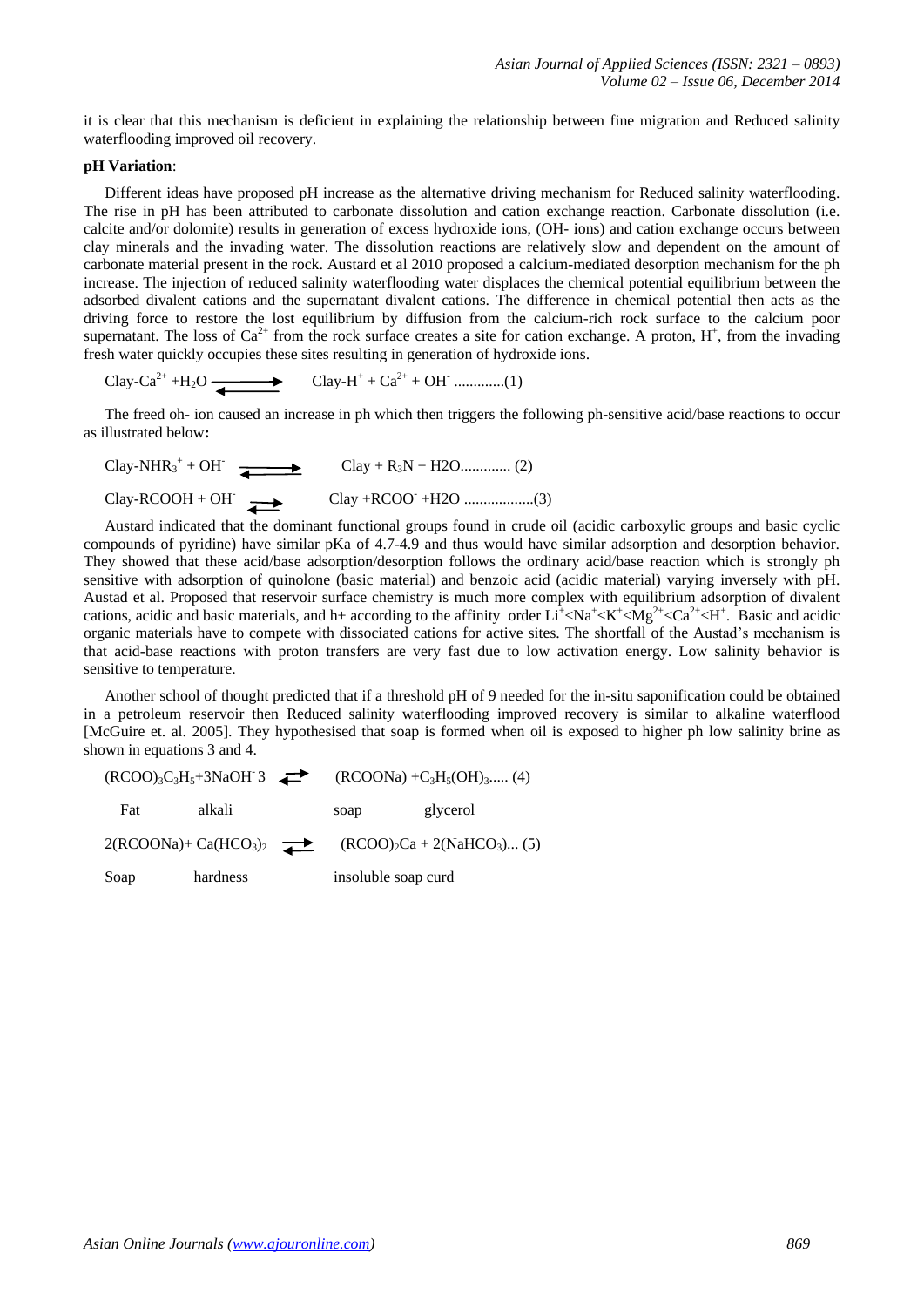This soap in equation 4 reduces the interfacial tension, and the rose pH increases the wettability of the reservoir. The low salinity water cannot precipitate out the soap due its softness and low divalent cation concentration. The justification for pH increase during Reduced salinity waterflooding flood was accounted for by the facts reported by Tang and Morrow (2002) .they stated that the effluent pH increased by 2 point from pH of 8 to 10. They reported reduction of interfacial tension along with the increased oil recovery.

Conflicting evidence throws doubt on this mechanism being the cause of Reduced salinity waterflooding improved recovery effect. At the moment the best Reduced salinity waterflooding core floods results (ca. 40% increase in oil recovery) are attributed to north sea reservoir which has crude oil with very low acid number(AN<0.05). From literature [SCA2006-36] alkaline water flooding requires high AN (AN > 0.2) to generate enough surfactant to induce wettability reversal and/or emulsion formation. There has also been no direct correlation between the increased oil recovery due to Reduced salinity waterflooding floods and the acid number of the crude oil. Some ideas have indicated that the high pH required for this alkaline-flood-like Reduced salinity waterflooding mechanism to occur is somewhat impossible. Since most fields are acidic due to the presence of H<sub>2</sub>S and CO<sub>2</sub>. Heriot-Watt University performed an experiment on a north slope core sample where the pH rose from 5 to 6 with an increase in oil recovery. The institution found that the high pH does not account for the increased oil recovery due to Reduced salinity waterflooding flood.

#### **Multi-Component Ion Exchange Mechanism:**

It involves the competition of all the ions in pore water for the mineral matrix exchange sites. Since natural exchangers show different selectivity for different cations, the ratio of sorbed over solute concentration varies for individual cations. This theory was applied to enhanced oil recovery in the 70's [SCA2006-36.]. Valocchi et al.[SCA2006-36] also applied this theory by injecting fresh water in a brackish water aquifer and noticed that the concentration of  $Ca^{2+}$  and  $MG^{2+}$  in different control wells were lower than the invading water and the connate brine. Similar results were also seen during Reduced salinity waterflooding floods done at British Petroleum and Heriot-Watt University. Lager et al. (2006) formulated multi-component ion exchange as the mechanism responsible for Reduced salinity waterflooding improved recovery. Sposito (1989) suggested a list of mechanisms for organic matter adsorption onto clay material. Among these, four are strongly affected by multi-component ion exchange Reduced salinity waterflooding flood:-cation exchange, ligand bonding, cation and water bridging. Adsorption by cation exchange occurs when molecules containing quaternary nitrogen or heterocyclic ring replace exchangeable metal cations initially bound to clay surface. Ligand bonding refers to the direct bond formation between a multivalent cation and a carboxylate group.these bonds are stronger than cation bridging and cation exchange bonds and lead to the detachment of organometallic complexes (RCOO-M; where M represents the multivalent cation) from the mineral surface. Cation bridging is a weak adsorption mechanism between polar functional group and exchangeable cations on the clay surface. It is to note that on some occasion if the exchangeable cation is strongly solvated (i.e  $Mg^{2+}$ ) water bridging will occur. It involves the complexation between the water molecule solvating the exchangeable cation and the polar functional group of the organic molecule. Larger(2006) adjusted it down to Van der Waals interactions, ligand exchange and cation bridging as the dominant adsorption mechanism. An experiment was devised to test this mechanism. A very small amount of divalent cation concentrations in the effluent was seen during Reduced salinity waterflooding flood. The benefits of divalent cations were then linked to Reduced salinity waterflooding improved recovery. Multivalent cation bridging and exchange was the only mechanism that confirms the presence of calcium. They postulated that cation bridging is the predominant mechanism driving the Reduced salinity waterflooding flood improved recovery.

Again, they predicted that polar components in crude oil form organo-metallic complexes with the presence of calcium in reservoir at the rock surface. This makes the surface oil-wet during Reduced salinity waterflooding flood. The free cation in the injection brine then exchanges with the bound organo-metallic complex and thus freeing the cationbridge bound oil. As a check they conducted core flood experiment. They pre-flooded a core with high salinity sodium chloride until only traces of Ca and Mg are left. Then they flooded the core with dead crude oil and preserved the core. They continued with a high salinity waterflood and got a 42%OOIP and reduced salinity waterflooding waterflood got 48%OOIP recovery at 25 degree Celsius. At reservoir temperature (102 degree Celsius) the conventional high salinity gave 35% OOIP recovery. Subsequent high salinity flooding containing sodium chloride (no Ca<sup>2+</sup> or Mg<sup>2+</sup>) yielded 48%OOIP recovery while the low salinity yielded no additional recovery. This strongly confirms the postulate that Reduced salinity waterflooding improved recovery is predominantly driven by cation-bridging bound oil. Reduced salinity waterflooding improved recovery was not observed for the high temperature scenario when the clay-oil adsorption mechanism was absent. Lager et al. Justified for this theory based on studies of water layer thickness by small angle neutron scattering and X-rays. (Lee et al. 2010). Lager's multi-component ion exchange theory falls short beyond the cation-bridge bound organics.

#### **3. METHOD AND ANALYSIS**

#### **3.1 Application of Reduced salinity waterflooding Flood to Mainee Field Data.**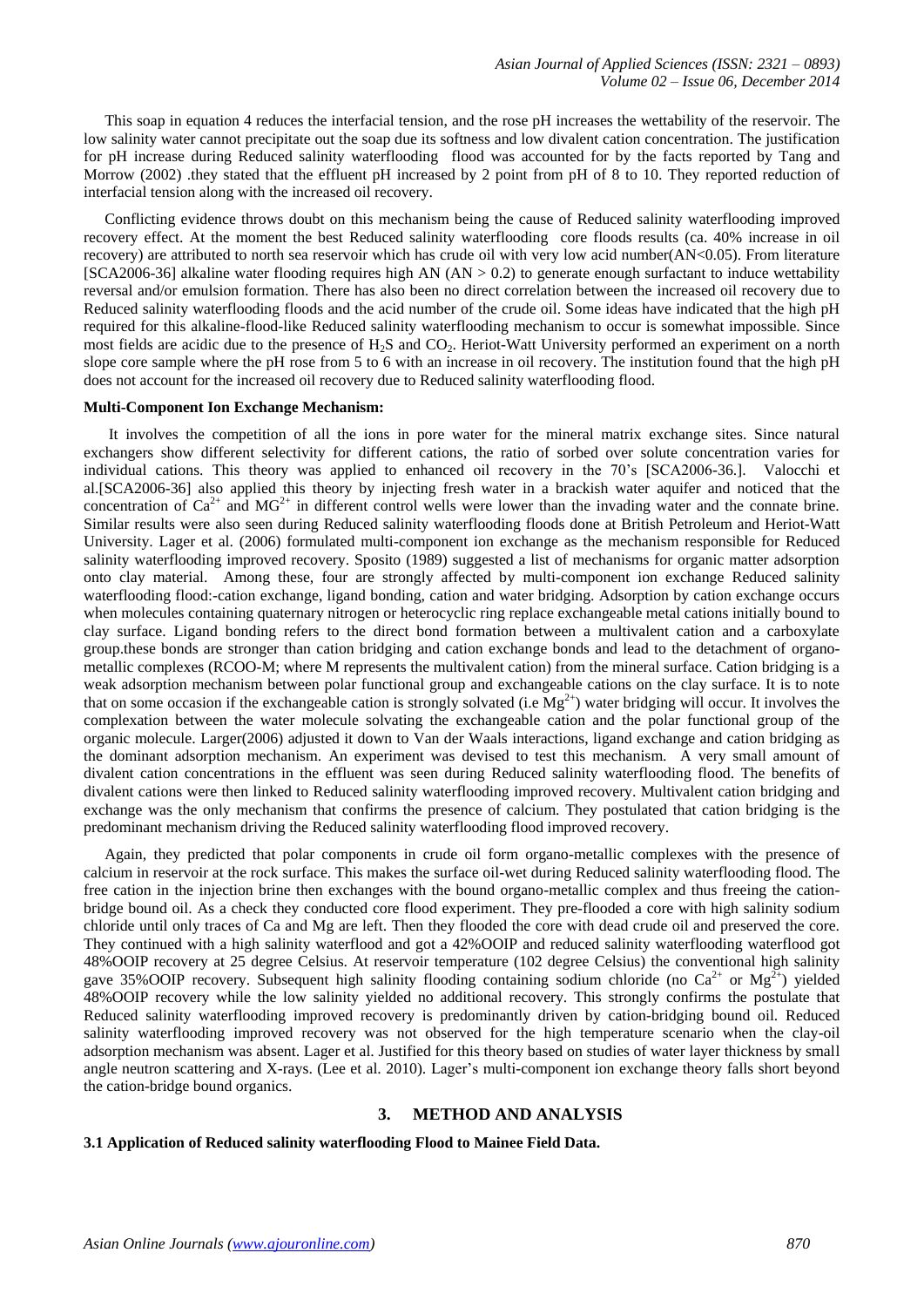Initially, the model was used to history match parameters to give correct water production rate of an under saturated oil reservoir with a small aquifer that started producing oil from a single well on 9 August 2005. Water injection was scheduled to start on 01 May 2006 up to 01 September 2008. The field porosity is about 29% with permeability varying from 23 to 2750mD. Four tables with 96 fluid relative permeabilities were used to model the Reduced salinity waterflooding flood. Salt was modelled as a single lumped component in the aqueous phase. Water saturation was varied from 0.15 to 0.90 among the different relative permeability curves with residual oil saturation of 35 %.( high salinity curves Fig.1 and low salinity curves Fig. 2). The viscosity and density of the aqueous phase, capillary pressure, and relative permeability were a function of salinity. The relative permeability curves show the definitive and fractional flow behaviour, Fig 4. The eclipse software usually interpolates between nodes of the relative permeability curves and switches from the reference high salinity to low salinity. The model was used to forecast the incremental oil recovery potential from reduced salinity waterflooding water injection. The simulation was run where reduced salinity waterflooding water is injected in secondary recovery mode after one and half year depletion.

#### **3.2 Method of Simulating Reduced salinity waterflooding Water Injection**

The keyword LOWSALT in the RUNSPEC [Eclipse 100, 2009.] section activates the reduced salinity waterflooding option. It allows the user to modify the saturation and relative permeability end points for water and oil phases as a function of the salt concentration as well as the water-oil capillary pressure. Given two sets of saturation functions, one for reduced salinity waterflooding and one for high salinity, the saturation end points are first modified as:

 $S_{wco} = F_1 S_{wco}^L + (1 - F_1) S_{wco}^H$ ,  $S_{wcr} = F_1 S_{wcr}^L + (1 - F_1) S_{wcr}^H$ ,  $S_{wmax} = F_1 S_{wmax}^L + (1 - F_1) S_{wmax}^H$ 

 $S_{\text{over}} = F_1 S_{\text{over}}^L + (1 - F_1) S_{\text{over}}^H$  [Chuck Kossack, Schlumberger Adviser]

Where, H stands for high salinity, L stands for low salinity, F1 weighting factor is a function of salt concentration and corresponds to second column of the LSALTFNC keyword.

Swco is the connate water saturation, Swcr is the critical water saturation,  $S_{\text{wmax}}$  is the maximum water saturation,  $S<sub>over</sub>$  is the critical oil saturation in water. Then eclipse now interpolates similarly between high salt tables and low salt tables (ie relative permeabilities for water and oil, and oil-water capillary pressure at the scaled saturations), as ;

$$
k_{rw} = F_1 k_{rw}^L + (1 - F_1) k_{rw}^H, k_{ro} = F_1 k_{ro}^L + (1 - F_1) k_{ro}^H, p_{cow} = F_2 P_{cow}^L + (1 - F_2) p_{cov}^H
$$

Where, f2 is a function of the salt concentration, and corresponds to the third column of the LSALTFNC keyword,  $k_{rw}$ is the water relative permeability, kro is the oil relative permeability  $p_{\text{row}}$  is the oil-water capillary pressure.

The LSALTFNC is activated in the PROPS section. This keyword is set to input the weighting factors for the reduced salinity waterflooding saturation functions of the salt concentration. These coefficients are used in calculating the saturation end points, the water, oil relative permeabilities and the water-oil capillary pressure when the LOWSALT option is active. The keyword LWSLTNUM in the REGIONS section defines the low salinity table number to be used to calculate relative permeability and capillary pressure in each grid block [Eclipse 100,2009]. The SATNUM keyword defines high salinity saturation functions input. These are computed as a weighted average between the low salinity oilwet saturation function and the high salinity oil-wet saturation functions. The weighting factors are taken from the LWSLTNUM table in the LSALTFNC keyword. The keyword PVTWSALT supplies water PVT data for runs in which low salinity water injection is active. This keyword replaces PVTW keyword in the PROPS section. This keyword allows the user to specify water PVT functions as a function of salt concentration. The keyword SALTVD was introduced in the solution section to specify table of salt concentration versus depth for each equilibration region. The keyword WSALT in the SCHEDULE section was used to specify the concentration of salt in the injection stream of each well.  $F_1$  is the weighting factor for the low salinity saturation endpoints and the relative permeabilities interpolation.  $F_2$  is also weighting factor for capillary pressures.  $F_1$  and  $F_2$  factors perform in the same nature. The value of 0 means high salinity saturation functions (previously defined by SATNUM) should be used, and that of 1 means low salinity saturation functions (previously defined by LWSLTNUM) will be used. The values are defined as monotonically decreasing, as it would reflect the real case of injection more than the sudden change.

#### **3.2 Sensitivity Analysis**

Due to time constraint and for achievement of good results, the main sensitivity variables considered were: continuous slug injection of the various sources of water used for Reduced salinity waterflooding flood( brackishwater, seawater and brine), the presence of barriers preventing vertical flow, banking of connate water, refinement of the grid sizes, shifting the position of the high permeability layer and initialization time for reduced salinity waterflooding water injection.

## **3.3 Base Case Model**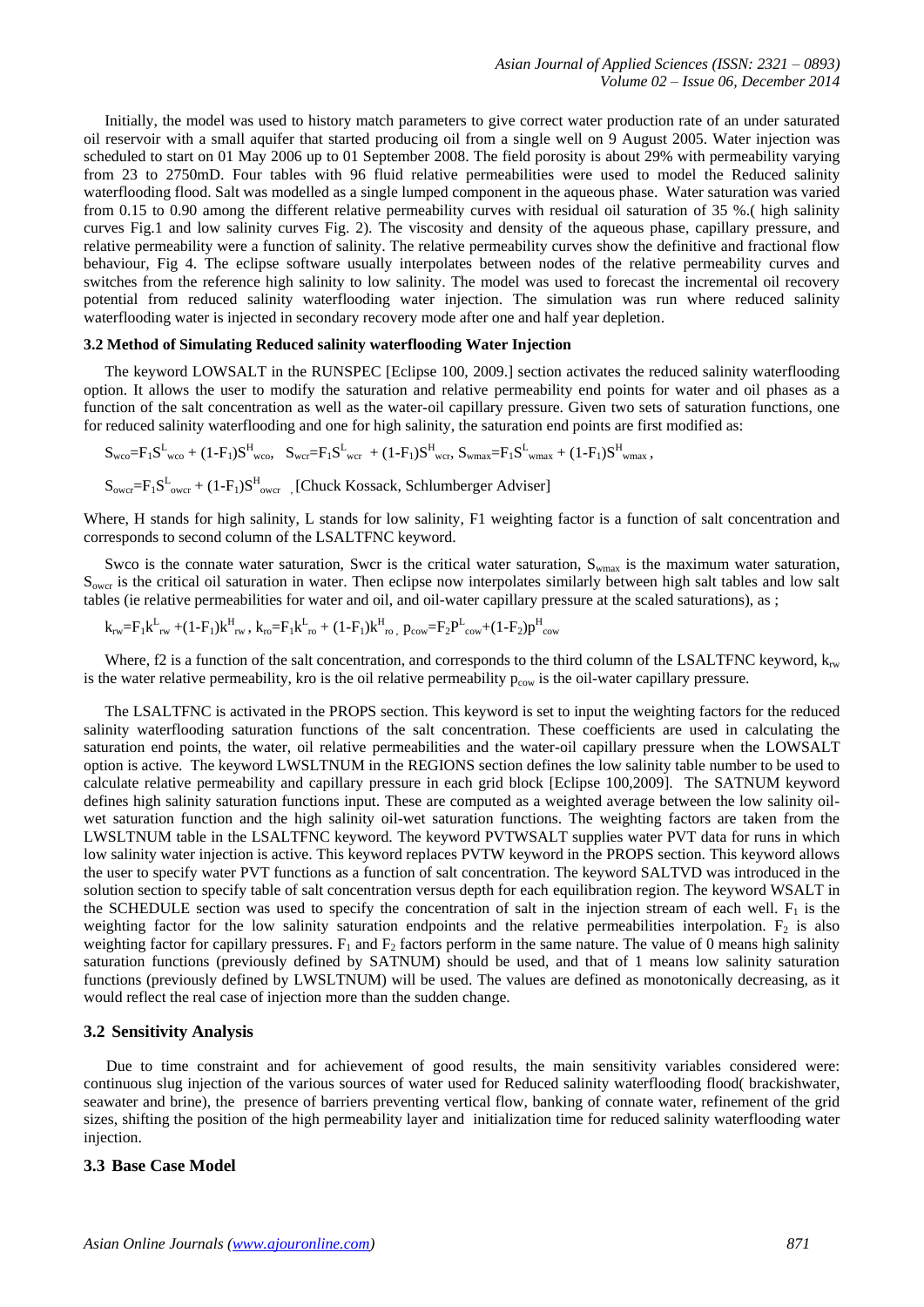A reference case numerical simulation was constructed on field scale at reservoir conditions to examine the upshot of some operational restrictions on recovery factor, cumulative oil produced, and net present values computed to estimate economic worth of Reduced salinity waterflooding flood injection. The reference case module entail three scenarios; continuous injection of high-salt water (brine), seawater and low-salt (brackishwater) for 3600 days.

# **3.4 Application of Slug Injection Concept to Reduced salinity waterflooding Water Flooding Technique**

This concept involves injection of a volume of salt solution as a slug at one point in the reservoir (injector). Following the injection the salt mixes quickly throughout the depth of the formation and less rapidly across its width as it travels down the entire reservoir with the general flow of water. The injected salt disperses longitudinal resulting in a leading edge with relatively low concentrations of salt solution, a central zone of high concentrations followed by trailing edge of decreasing concentration. [vol.8 number 2 Spring 2005].The slug injection concept was demonstrated by continuously injecting high-salinity water (brine) for 3600 days then tuning to low salinity flood and finally flooding the reservoir with seawater for the same time-scale at each instance. This was permutated for the other two injection techniques (brackishwater & seawater floods).

# **3.5 Presence of Barriers Preventing Vertical Flow.**

The EQUALS keyword in the GRID section was used to set the transmissibility's between the five layers to zero. Between layer 1 and layer 2 definitions MULTZ 0.0 1 50 1 1 5 5 / was inserted ,and between layer 4 and layer 5 definitions MULTZ 0.0 1 50 1 1 10 10 / was inserted. This will prevent any flow between grid layers 1 and 2, and between grid layers 4 and 5.

# **3.6 Connate Water Banking**

The impact of connate water banking was demonstrated by making portions of the connate water inaccessible. This was by carried out by reducing the initial oil-water contact at 4960ft to 4920ft (40ft up layer 2) and increasing it to 4980ft (40ft down layer 5).

# **3.7 Grid Refinement**

The base case model was refined by a factor 5 in the X-Direction and a factor of 5 in the Z-Direction using the AUTOREF keyword in the RUNSPEC section. It automatically refined the model by 5 1 5/.

# **3.8 Variation in Position of High Permeability Layer.**

The high permeability layer was placed in the bottom instead of the middle, i.e. PERMX 23 md, 74 md, 680 md, 2750 mD. The PORO, NTG, and the SATNUM keywords were maintained. Likewise, it was positioned at top of the module. Eclipse was run and the difference in recoveries observed.

# **3.9 Start Time for Reduced salinity waterflooding Water (Brackish Water) Injection.**

Studies indicates that reduced salinity waterflooding water (brackish water) injection is more promising as it gives better recovery and produces more oil comparatively to the other techniques of conventional water flood systems. The difficulty is what time is it desirable to inject reduced salinity waterflooding water? Sensitivity analysis was run on timing by injecting reduced salinity waterflooding water (brackish water) using the DATE keyword in the SUMMARY section.

# **3.10 Economic Significance**.

Spreadsheet cash flow models for each of the modelled scenarios were constructed using oil production data generated by Eclipse 100 and the underlying assumptions below. These were used to calculate NPV's for various oil recovery techniques.

# **4. DISCUSSION OF RESULTS**

Thirty simulation cases have been analyzed. But results of some simulation cases are presented. The oil recovery efficiencies from the base case low salinity water injection techniques analysed tends to increase as the salinity of the injection water decreases. These results point out that the case with continuous injection of brackish water recovers more oil for longer period than that of brine and seawater with the latest water breakthrough time. This observation agrees with general literature. Larger (2006) ascribed this increased in recovery to multivalent cation bridging and exchange as the fundamental mechanism driving this improved oil recovery. The injected reduced salinity waterflooding water  $(brackishwater)$  introduces protons  $(H^+$  ions) which cause the cation bridge-bound polar hydrocarbon (oil) to detach from the rock surface. The desorbed mobile oil which was previously adsorbed to kaolinite (clay) can thus float away leading to the increased in recovery. The decreased in recovery is as a result of adsorption of more cations to kaolinite during the high-salinity water injection (seawater and brine). One school of thought attributed this development to clay swelling and fines migration. The brackish water causes the clay in the rock to swell. The clay swelling results in reduction of the pore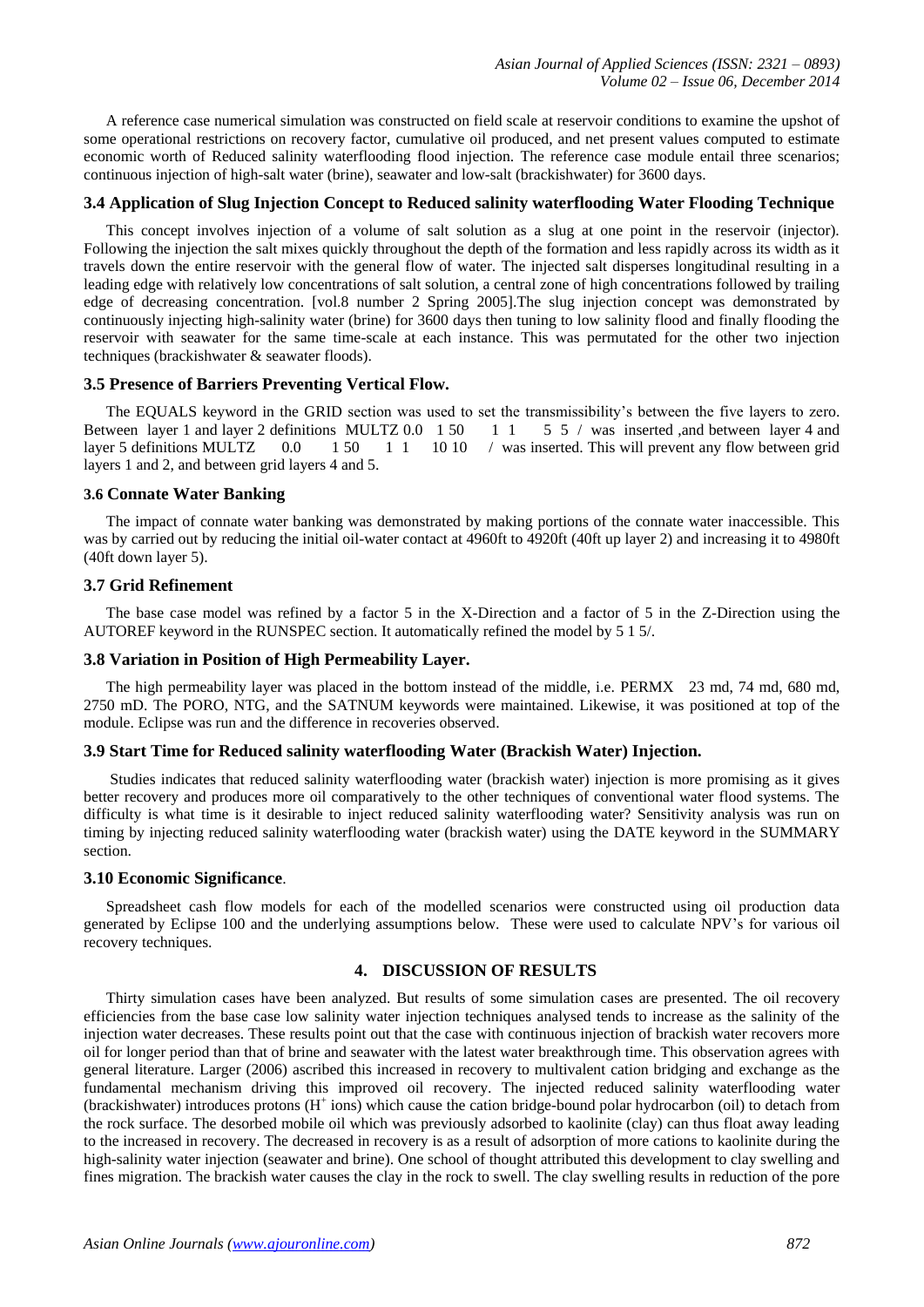volume containing oil. Thus, dislodging the oil leading to this observed improved recovery. The brackish water also disperses the clays into very fine particles. This plug up the established channels of flow either entirely or partially. Consequently, new channels of flow are created which when flooded with reduced salinity waterflooding water leads to the observed improved recovery. This additional recovery is however associated with the development of high pressure drop.

## **4.1 Cumulative Salt Injection and Water Cut Analysis:**

From Fig.8 above, it can be learned that after 2079 days (5.28 years) the high-salinity water (brine) at field salt injection rate of 21.23 million barrels/day would arrive at the producer breaking through early at 88.91% water cut. In contrast the reduced salinity waterflooding water would breakthrough latest after 7 years (2559 days) with the lowest cumulative salt injected at 4.25 million barrels/day.

# **4.2 Application of Slug Injection Concept to Reduced salinity waterflooding Water Flooding Technique**

The slug high saline water injects 2.0E+10 stock tank barrels brine and recovers 52%. Similarly, that of slug injection of seawater injects 8.3E+09 stock tank barrels and recovers 55%. While the slug brackishwater injects 6.0E+09 stock tank barrels and recovers 58%. These simulation results show small difference in oil produced relative to the base case continuous injection. The small differences in oil recovery can be attributed to the leading edge water effect and decreasing salinity ratio. It can be concluded that slug injection reduces the requirement for low salinity water and recovers nearly the same percentage of oil.

# **4.3 Effect of Barriers Preventing Vertical Flow on Cumulative Oil Produced and Recovery Factor.**

The simulation results from Table 9 and Fig.10 above indicate no significant difference in both water cut and field oil recovery. Inspecting the saturation profile of the injected water reveals that the pressure gradient stays constant as the water moves away from the wellbore into the formation. This is due to the fact that gravity partially segregated forces tends to dominate similar to the base case continuous injection scenario. The kv/kh ratio is unrealistically high( $\sim$ 1), thus making the effect of the transmissibility barriers negligible.

# **4.4 Connate Water Banking**

From the simulation results it can be observed that reducing the initial oil-water contact from 4960ft to 4920ft in layer 2 results in significant decrease in field oil recovery to 48.51% whereas raising it to 5000ft in layer 5 results in a substantial incremental oil recovery of 61.01% relative to the base case continuous low salinity water injection with field oil recovery efficiency of 58%. According to one idea, connate water in a reservoir is the water that actually displaces oil from the pores of the rock during a waterflood [SPE102239]. Reducing the initial oil-water contact to 4920ft increases the water saturation. The connate water then forms a zone separating the emerging injected low salinity water front from the continuous oil phase. The connate water saturation of the reservoir is thus swept from the pore space ahead of the injection water leading to this decreased in recovery. The increased recovery as a result of the raised initial oil-water contact to 5000ft could be attributed to reduced water saturation and increased residual oil saturation since it is only formation water that remains in the reservoir.

# **4.5 Grid Refinement.**

Fig15 clearly indicates that the simulation results depends on the level of numerical dispersion and relative permeability effects. This is due to mixing of the injected low salinity water with the connate water resulting in an intermediate salinity which has less leading edge effect. As a consequence, the recovery factor of the refined model thus reduces. This behavior is observed in both the brine and brackish water flood. The low salinity water saturation profile shows that the injected water preferentially flow through the bottom layers leaving the top layer saturated with significant high levels oil. A smooth flood front propelling the injected water towards the producer with small difference in water cut relative to the base case coarse model could be noticed. The longest finger in the shape flood front reaches the producer first creating an earlier water breakthrough at 7 years.

# **4.6 Variation in Position of High Permeability Layer.**

It can be seen from fig.16 that altering the position of the high permeability layer to the bottom of the module results in significant reduction in field cumulative oil production and field oil recovery and delay in water breakthrough. The injected brackish water tends to preferentially flow through the high permeability bottom layer due to gravity dominated forces resulting in a poor sweep, hence the reduced recovery. The reverse is observed when the high permeability layer is positioned at the top of the module. The oil is highly saturated at the top layer. Positioning the high permeability layer on the top tends to make viscous and capillary forces overcome gravity dominated forces. The incremental production and recovery efficiency is thus noticed due to improved sweep efficiency.

# **4.7 Economic Significance**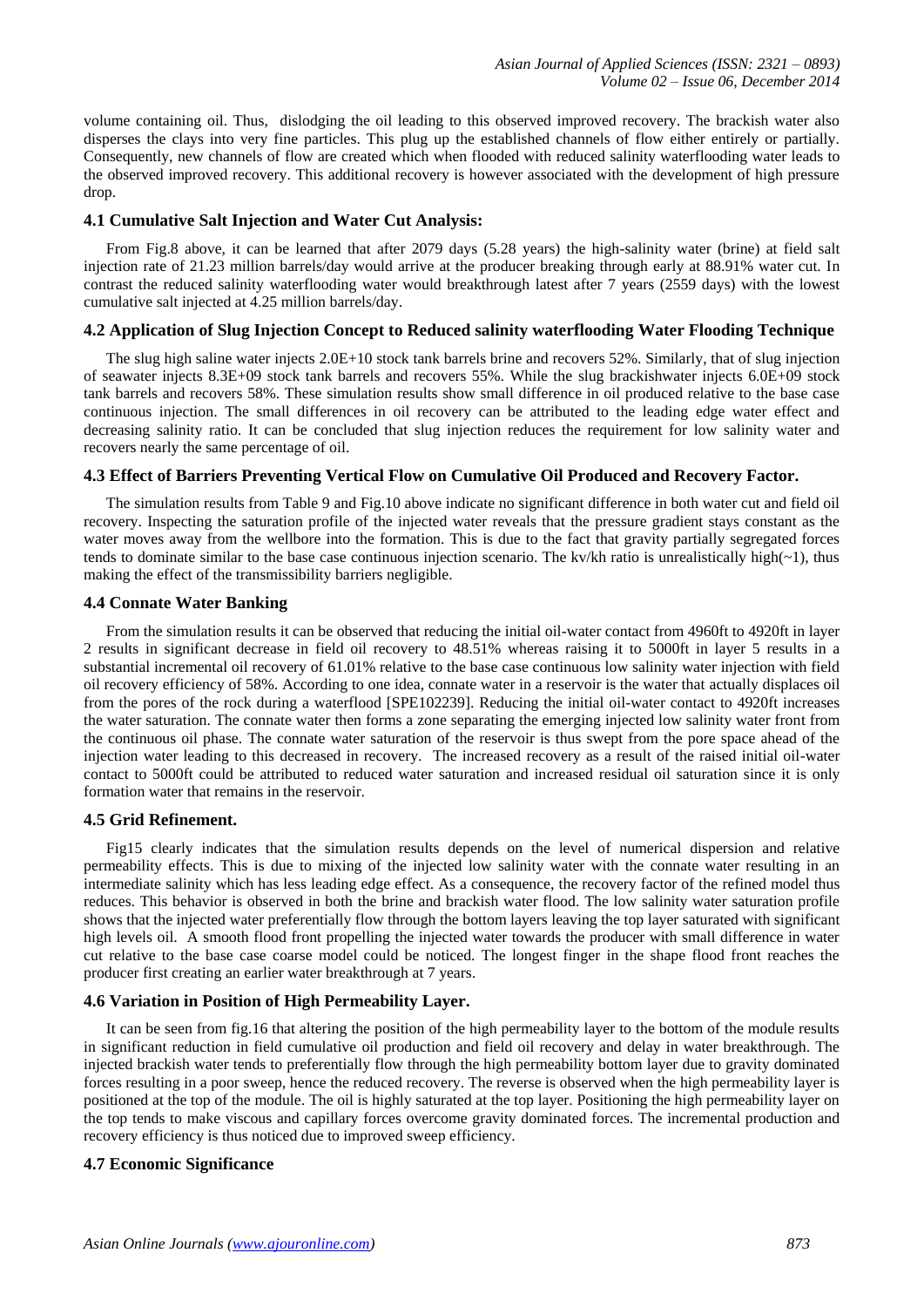From the studies the Reduced salinity waterflooding water flood (brackishwater flood) improved oil recovery is more beneficial comparatively to the other conventional water flooding techniques with payback period of two years. This result though is a cautious remark taking into effect the numerous latent challenges and cost elements they may carry during actual field studies. However on the whole Reduced salinity waterflooding carries a huge potential compared to certain conventional EOR methods.

## **5. CONCLUSION**

Numerical simulation approach was use to model Reduced salinity waterflooding and analyse its effect at reservoir conditions on field scale. Three sources of water with different salinities were modelled. Brackish water (lowest saline water) was used to demonstrate reduced salinity waterflooding water flood, seawater was modelled as conventional waterflood and brine was modelled as high salinity water flood. In all these cases, the use of brackishwater as reduced salinity waterflooding water flood recovers more oil and yielded the highest NPV with payback period estimated at 2 years. Sensitivity analysis on timing showed that early start of reduced salinity waterflooding water injection is immensely beneficial to Reduced salinity waterflooding improved oil recovery technique. Its does recommended that field with Reduced salinity waterflooding Potential initiates it at the onset of field development.

# **6. REFERENCES**

- [1] Agbalaka, C. D. "Coreflooding Studies to Evaluate the impact of Salinity and Wettability on Oil Recovery Efficiency". Trans Porous Med , 76:77-94, 2008.
- [2] Alotaibi M.B., Nasr-El-Din, H. "Effect of Brine Salinity on Reservoir Fluid Interfacial Tension". SPE 121569 , 2010.
- [3] Austard, T. R. "Chemical mechanism of Low Salinity Water Flooding in Sandstone Reservoirs". SPE 129767, 2010.
- [4] Ayirala, S. E. "A Designer Water Process for Offshore Low Salinity and Polymer Flooding Applications". SPE 129926, 2010.
- [5] Boussour, S. C. "Oil Recoveyr by Low Salinity Brine Injection". SPE124277. 2009
- [6] Frankeniewicz, D. (n.d.). "Diagnosing and Resolving Chemical and Mechanical Problems in Produced Water Treatment Systems".
- [7] King, G. E. "Produceed Water For Shale Fracs". Treating. 12.
- [8] Larger A. W. K.. "Low Salinity Oil Recovery-An Experimental Investigatrion". SCA2006-36, 2006
- [9] Larger, A. W. K. "Reduced salinity waterflooding Enhanced Oil Recovery-Evidence of Enhance Oil at the Reservoir Scale". SPE113976. 2008
- [10] Lee, S. W. "Low Salinity Oil Recovery-Increasing Understanding of the the Underlying Mechanisms. SPE1291122. 2010
- [11]Ligthelm, D. G. (n.d.). "Novel Waterflooding Strategy by Manipulation of Injection Brine Compostion", SPE 119835.
- [12]McGuire, P. C. "Low Salinity Oil Recovery: An Exciting EOR Opportunity for Alaska's North Slope". SPE 93903, 2005.
- [13] Norman Morrow, S. J. (n.d.). "Improved Oil Recovery by Reduced salinity waterflooding Waterflooding" . SPE129421.
- [14] Pu, H. X. (n.d.). "Application of Coalbed Methane Water to Oil Recovery by Low Salinity Brine Waterflooding". SPE 113410 .
- [15]Resources, U. C. "The Economics of Desalination". Journal of Contemporary Water Research & Education Issue 132 , 39-45, Dec 2005
- [16] Schlumberger, Eclipse 100 Reference Manual, 2009.
- [17]Skrettinggland, K. H. "Snorre Low Salinity Water Injection-Core Flooding Experiments and Single Well Field Pilot". SPE 129877, 2010.
- [18]Sposito, G. (n.d.). "The Chemistry of Soils:. Oxford University Press, Ofored" , 275.
- [19]Spring, v. 8. "Watershed Management Bulletin". 2008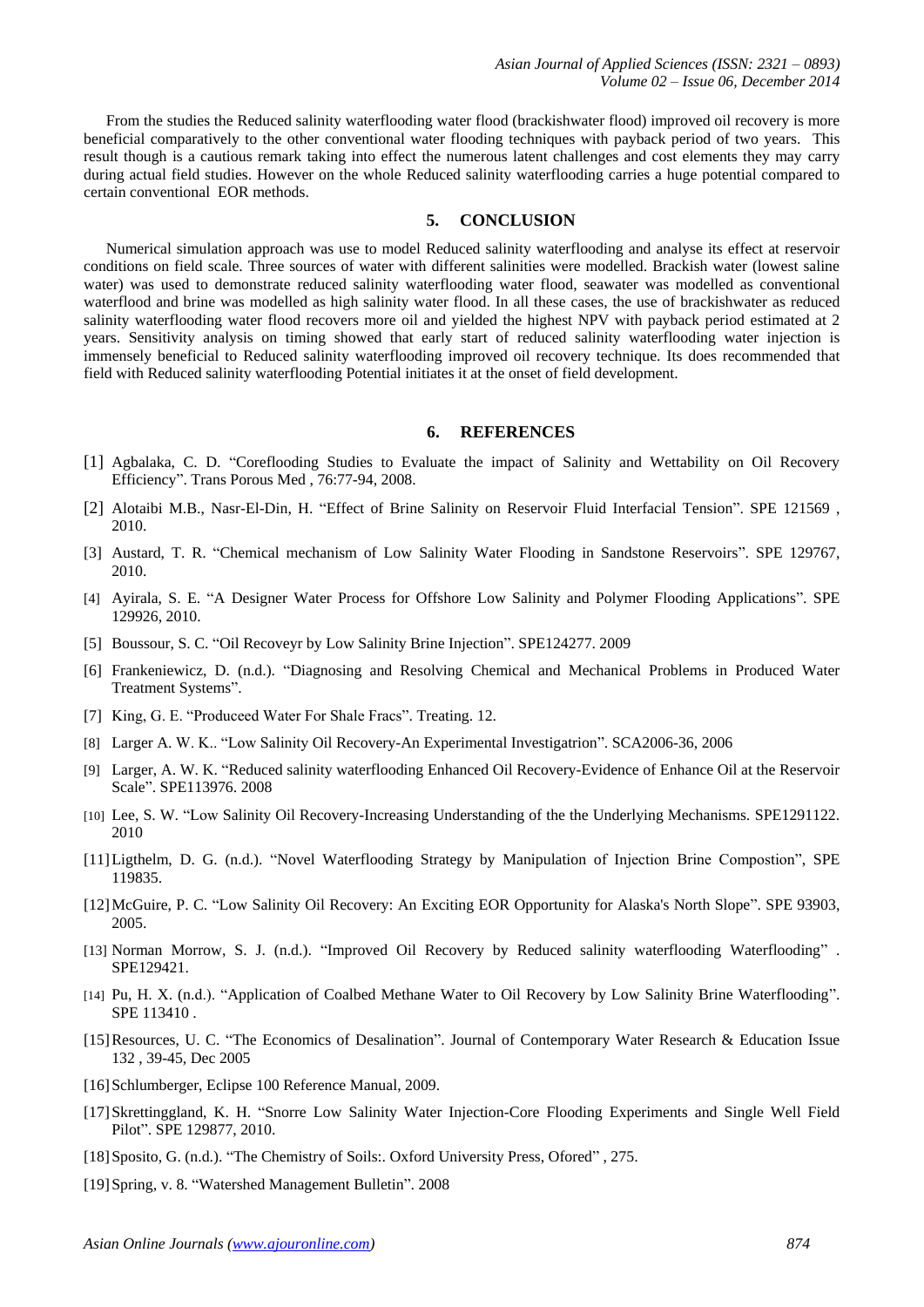- [20]Tang and Morrow, N. (n.d.). "Influence of Brine Composition and Fines Migration on crude oil/roc Interaction and oil Recovery". J.P. Sci. Eng. , 24:99-111.
- [21]Tang and Morrow, N. "Injection of Dilute Brine and Crude Oil/Brine/Rock Interaction, Environmental Mechanics". Water Mass Energy Transfer in Biosphere, Geophysical Monograph 129 , 171\_179.21, 2002.
- [22]Tang G. And Morrow, N. "Influence of Brine compostion and fines Migration on crude oil/rock interaction and oil recovery". J.Pet. Sci. Eng. , 24: pp99-111, 1999.
- [23]Vledder, P. F. "Low Salinity Water Flooding: Proof of Wettability Wettability Alteration on a Field Wide Scale. SPE 129564, 2010.
- [24]Webb, K. ,.A.L.I.L. SPE 18460. SPE 13 th Middle East Oil Show & Conference. Bahrain, 2003
- [25]Zhang, Y. X. "Waterflooding Performance by Injection of Brine With Different Salinity for Reservoir Cores. SPE 109849, 2007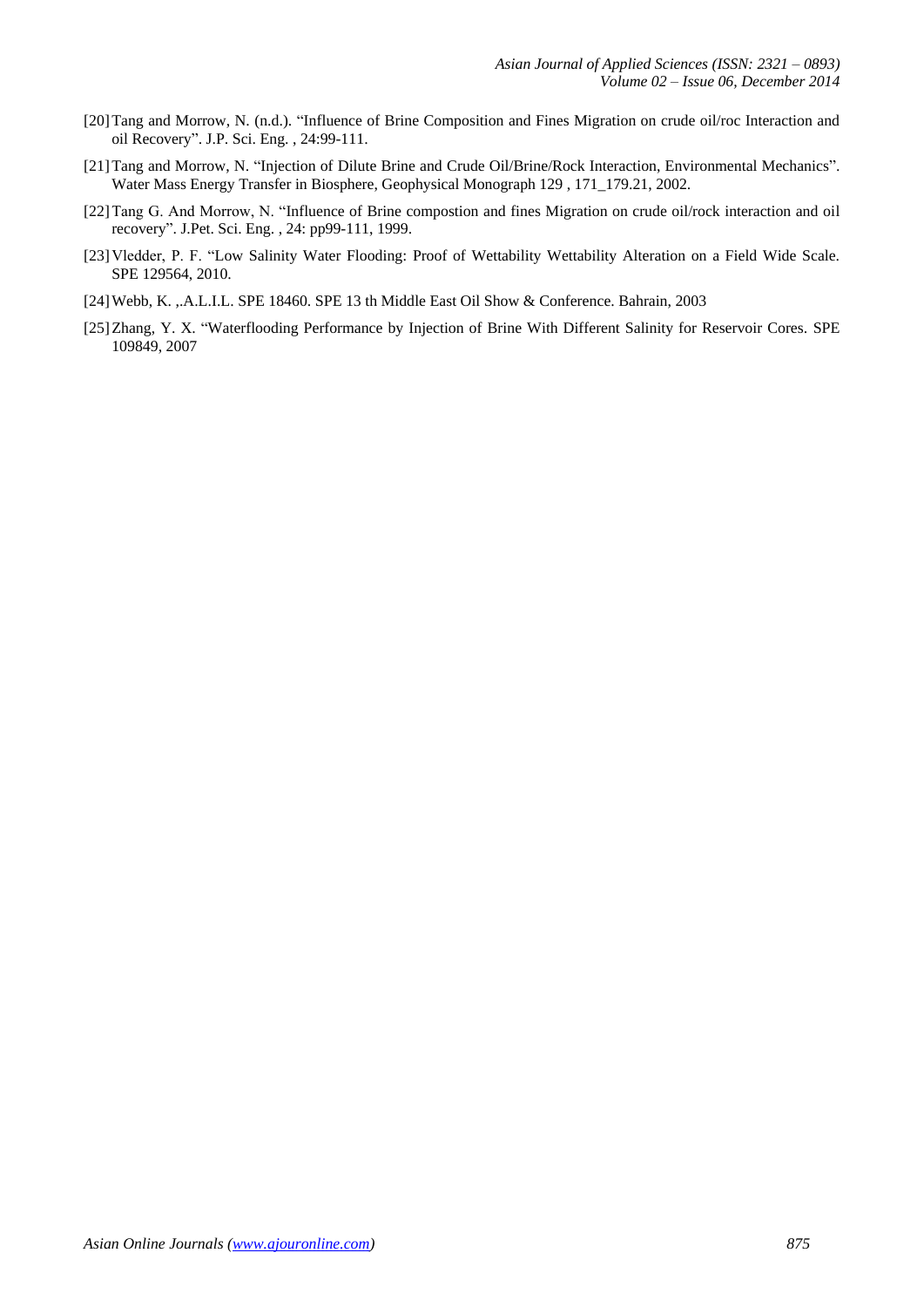







Figure 3. Fractional flow behaviour of reduced salinity waterflooding water and high salinity water.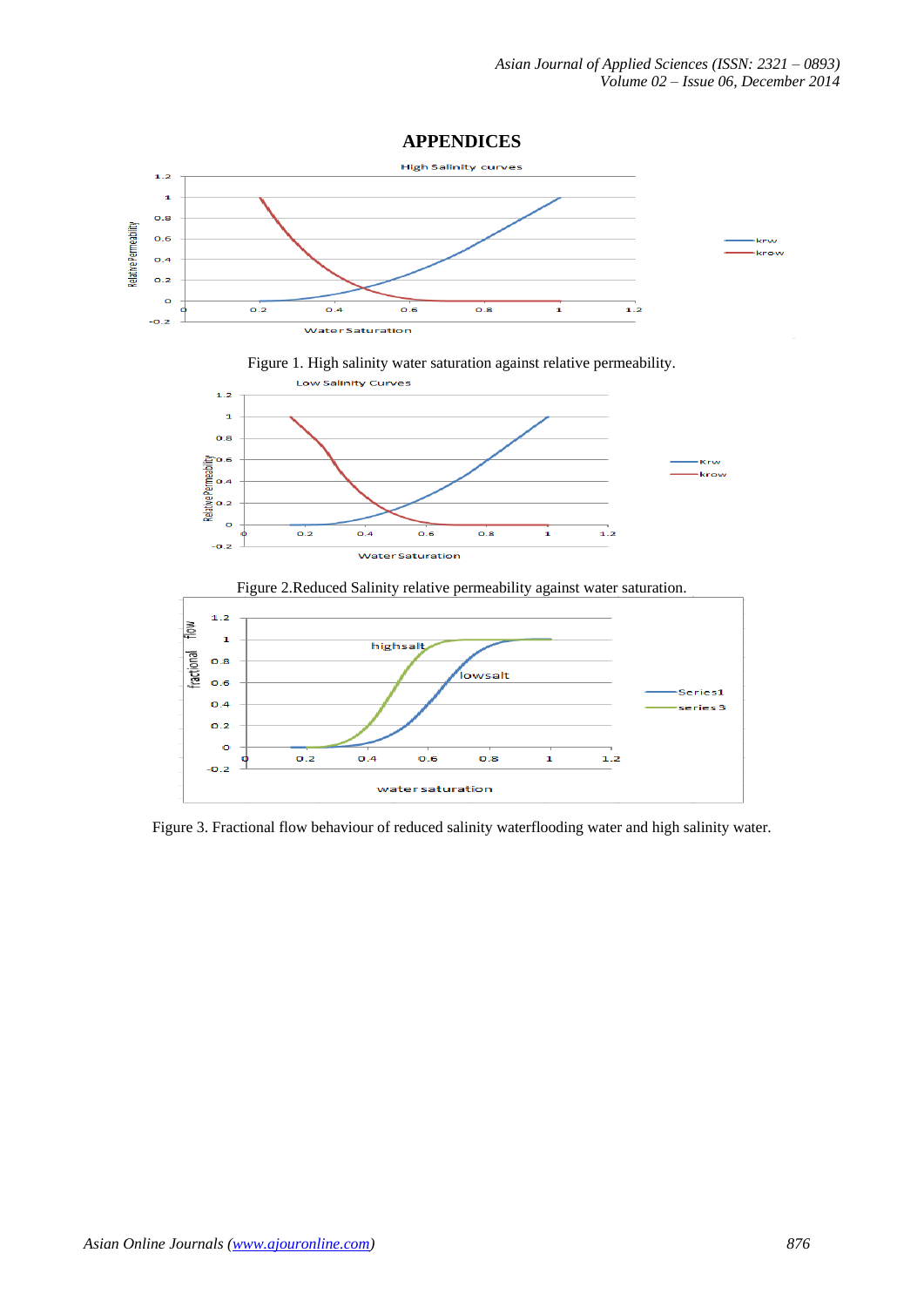| Source                            | Salinity, ppm |
|-----------------------------------|---------------|
|                                   |               |
| Reduced salinity (Brackish water) | 20000         |
|                                   |               |
| Seawater                          | 35000         |
|                                   |               |
| High-salinity water               | 100000        |
|                                   |               |
| Reservoir salinity                | 100000        |
|                                   |               |

# Table 1. Salinities of the various sources of water used for the simulation.



Figure 4. Field oil recovery efficiencies for all three base case scenarios



Figure 5. Field Cumulative Salt Injection and Water Cut Analysis

Brackish water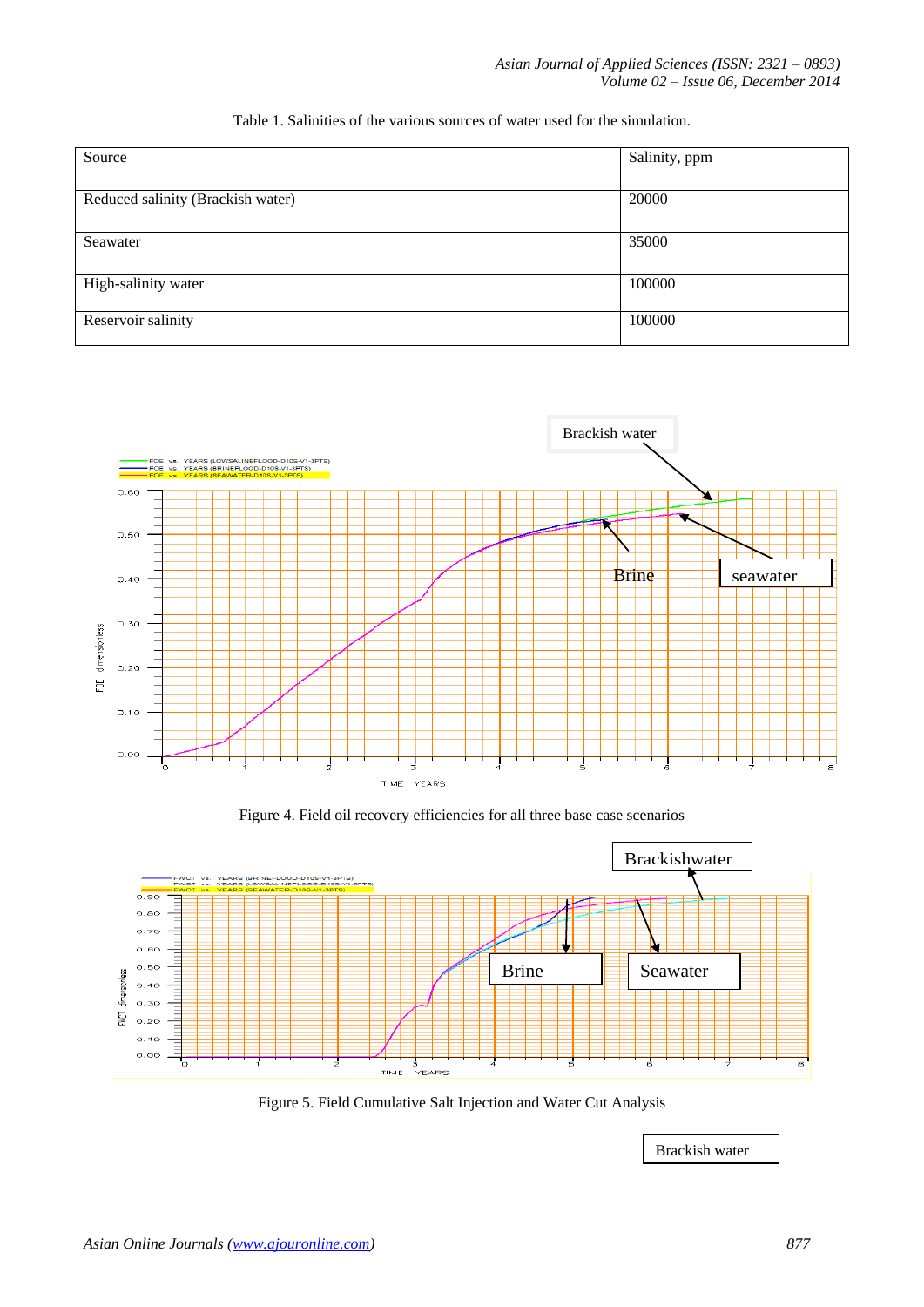*Asian Journal of Applied Sciences (ISSN: 2321 – 0893) Volume 02 – Issue 06, December 2014*



Figure 6. Field oil recovery factors for slug injection of reduced salinity waterflooding water injection.



Figure 7. Recovery Factor versus salinity ratio



Figure 8. Field oil recovery of connate water bank at OWC of 4920 feet in layer 2.

.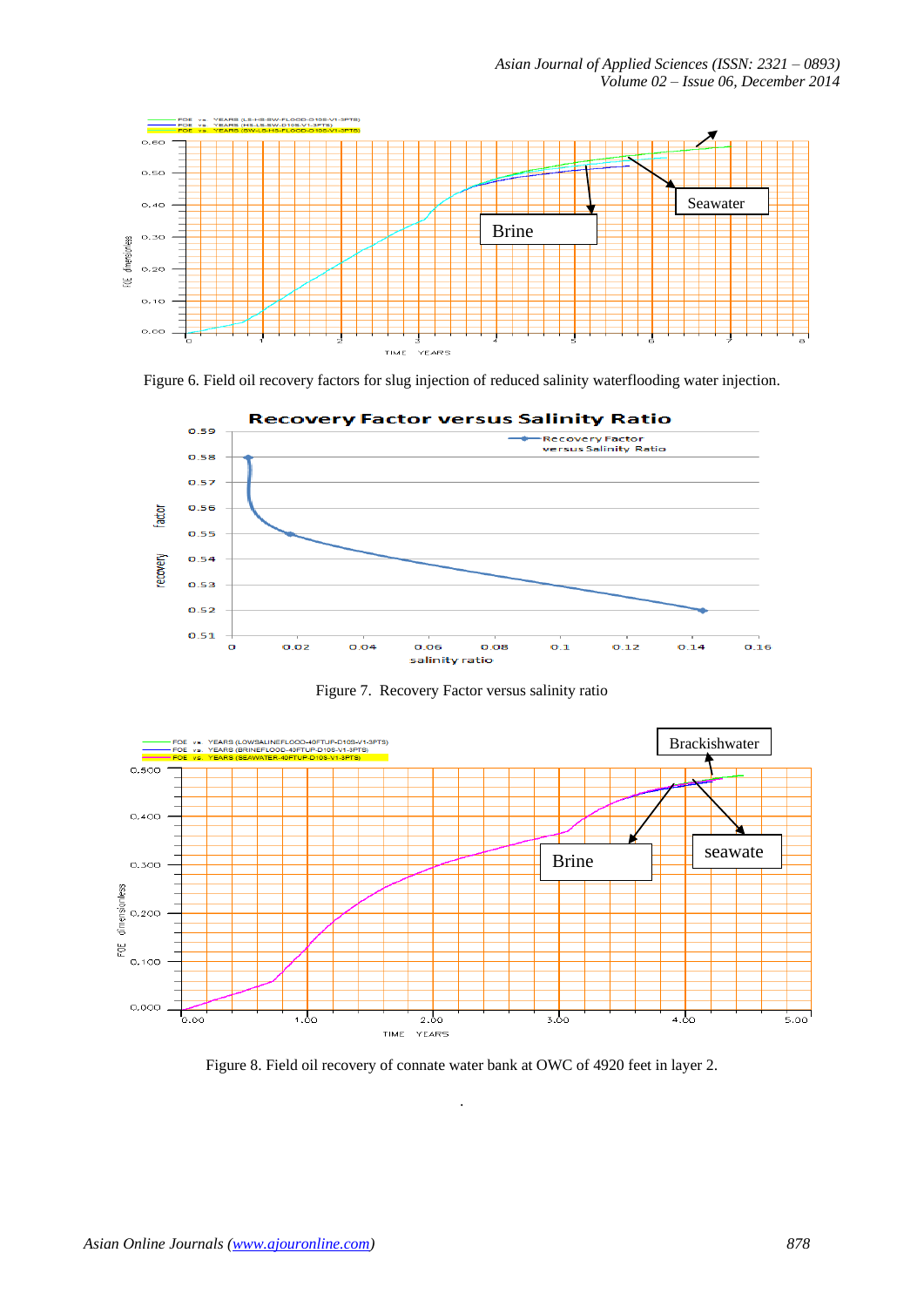*Asian Journal of Applied Sciences (ISSN: 2321 – 0893) Volume 02 – Issue 06, December 2014*



Figure 9. Field oil recovery of connate water bank at 5000 feet in layer 5



Figure 10. Field oil recovery efficiency of case with high permeability layer placed at bottom layer.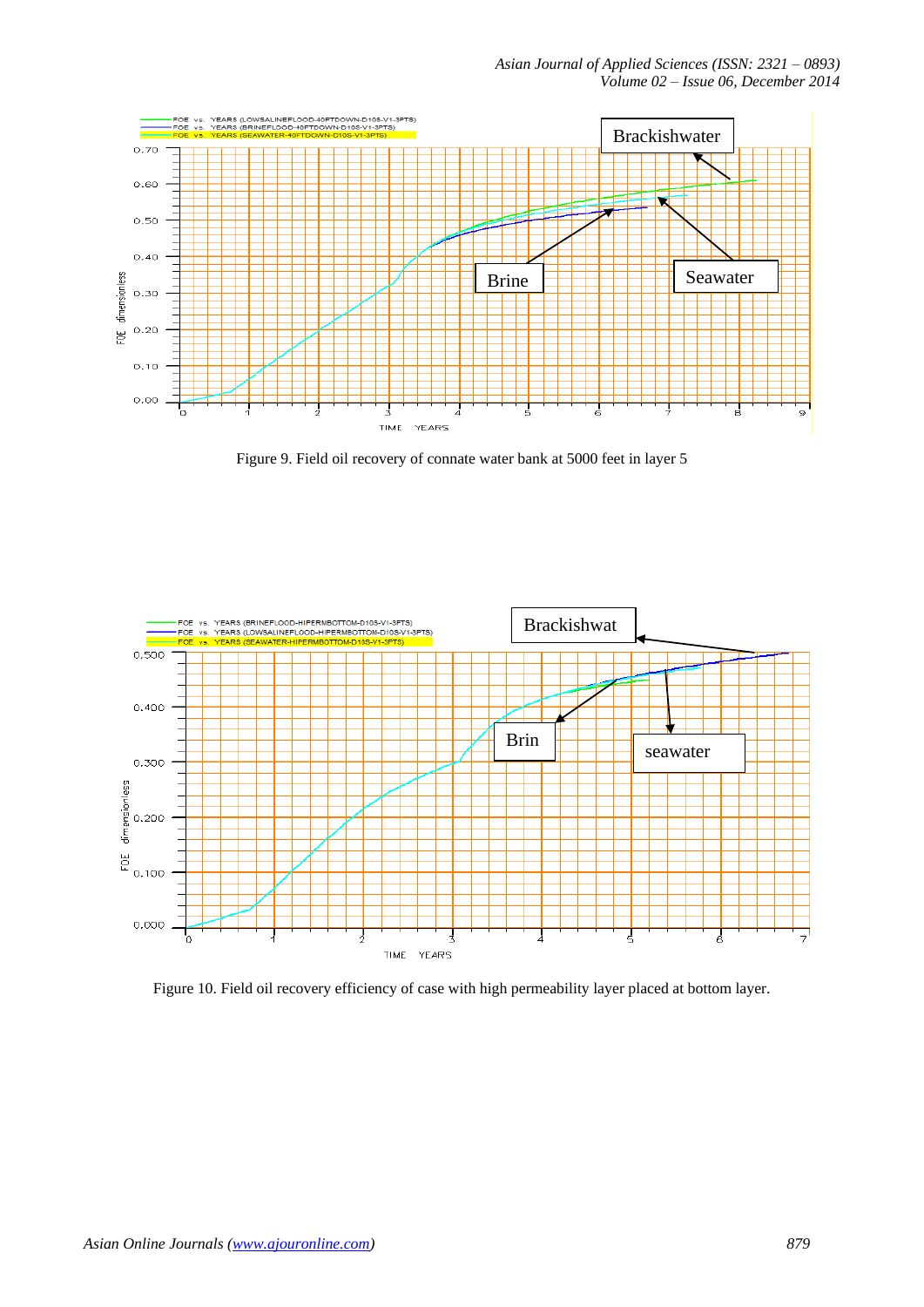*Asian Journal of Applied Sciences (ISSN: 2321 – 0893) Volume 02 – Issue 06, December 2014*



Figure 11. Field oil recovery efficiency of case with high permeability layer placed at top layer



Figure 12. Field oil recovery efficiency of different injection time of reduced salinity waterflooding water.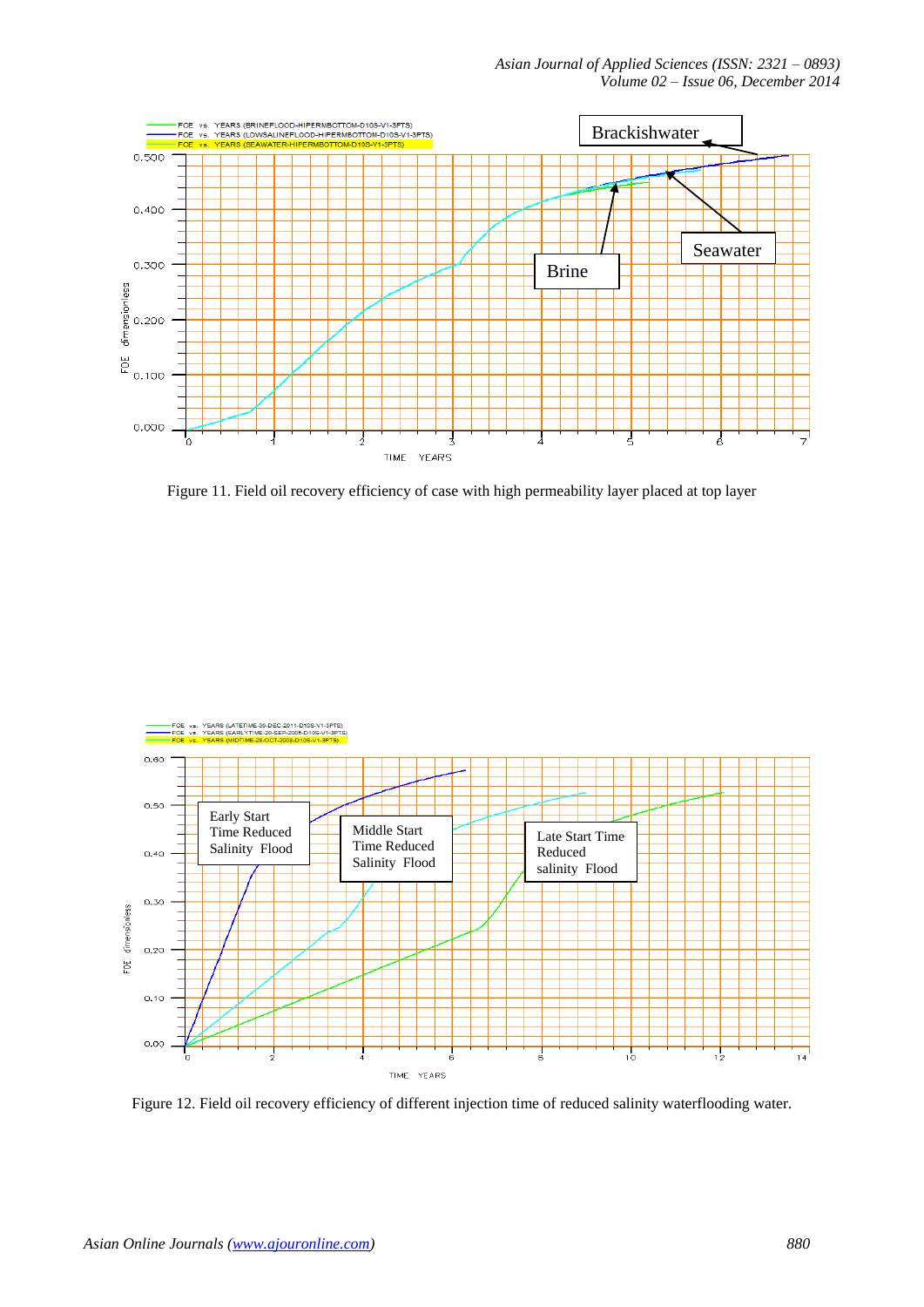